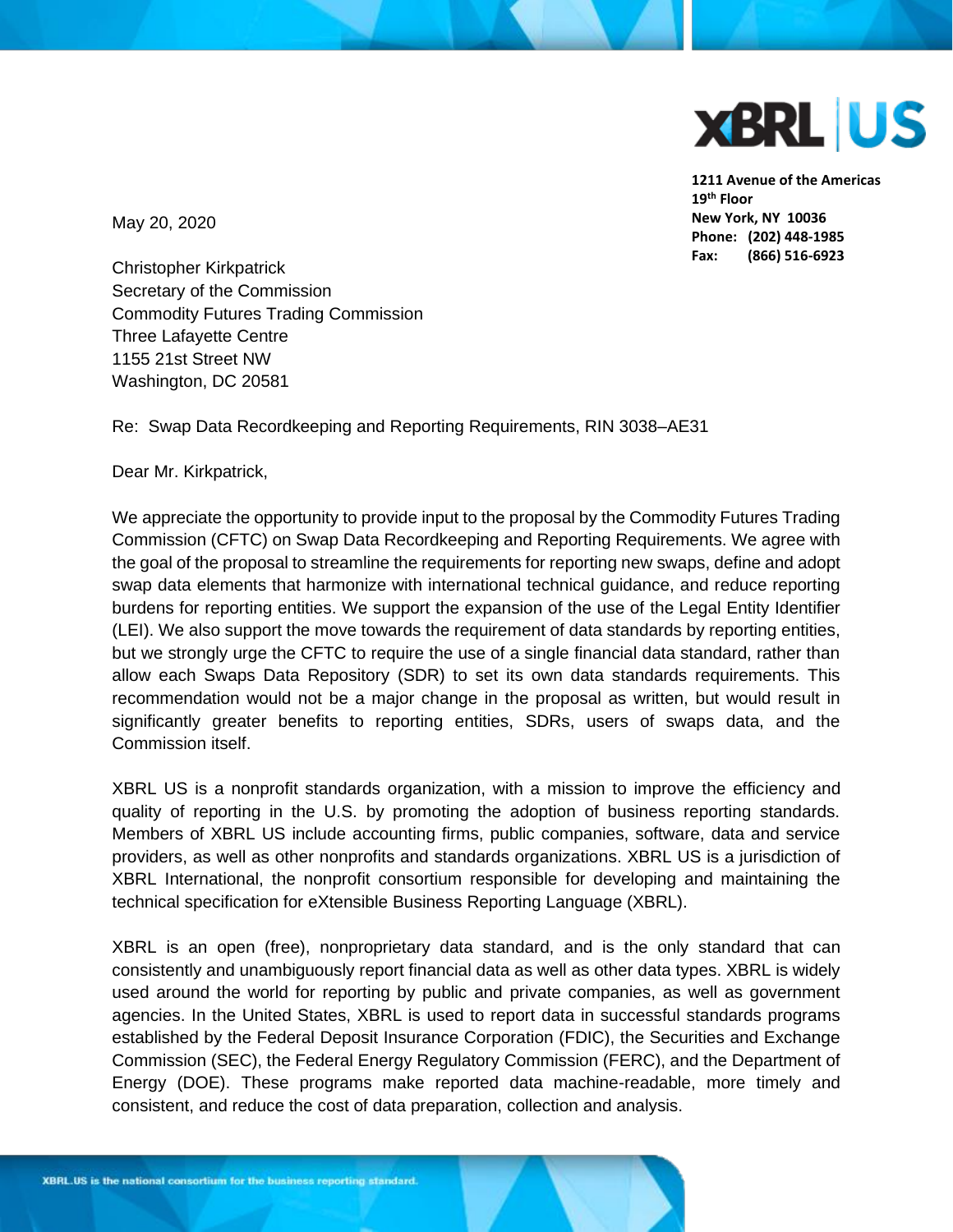This letter addresses specific questions posed in the Commission proposal and recommends certain actions that will help the Commission better meet its objectives.

### **Expand the use of the LEI**

*CFTC Proposal Question 8: Should the Commission expand requiring LEIs to be renewed annually beyond SDs, MSPs, SEFs, DCMs, DCOs, and SDRs?*

As a standards organization, we are strongly supportive of the LEI as it represents a critical opportunity to provide needed clarity around organizational provenance, with benefits to businesses, regulators, and investors alike. The LEI provides standardized information that helps businesses understand the origins of their clients, contractors, and suppliers; and allows investors to better understand the entities in which they invest. We agree with the proposed requirement that not only must counterparties be identified with their own LEI but that they must obtain an LEI, in the event that they do not have one.

# **Require a single data standard for economies of scale**

*CFTC Proposal Question 13: Even with technical standards published by the Commission, there is a risk of inconsistent data across SDRs if the Commission allows the SDRs to specify the*  facilities, methods or data standards for reporting. In order to ensure data quality, should the *Commission mandate a certain standard for reporting to the SDRs? If so, what standard would you propose and what would be the benefits? If not, why not?* 

We strongly recommend that the Commission require all SDRs to adopt a single data standard. The proposal states that the new rule "*… would require that in reporting swap data to an SDR as required by part 45, each reporting counterparty, SEF, DCM, and DCO use the facilities, methods, or data standards provided or required by the SDR to which the entity or counterparty reports the swap data."* 

As written, the amended rule would require each SDR to specify their own required data standard which would be used by swaps dealers (SD) and counterparties reporting data to that SDR. While we support the Commission's move to limit the number of data standards that may be used by SDs and their counterparties, allowing SDRs to choose any data standard will lead to inconsistencies in the data, and unnecessary spending by SDs, counterparties, SDRs, data users, and the Commission, to accommodate multiple data sets that are standardized in different ways.

Given that the CFTC is imposing new requirements on SDRs through this proposal, and SDRs will be required to adopt a data standard to be used, the Commission could streamline the process for both preparers and data users, and reduce government spending, by requiring the use of a single, CFTC-approved data standard. This approach would benefit the swaps reporting supply chain as follows: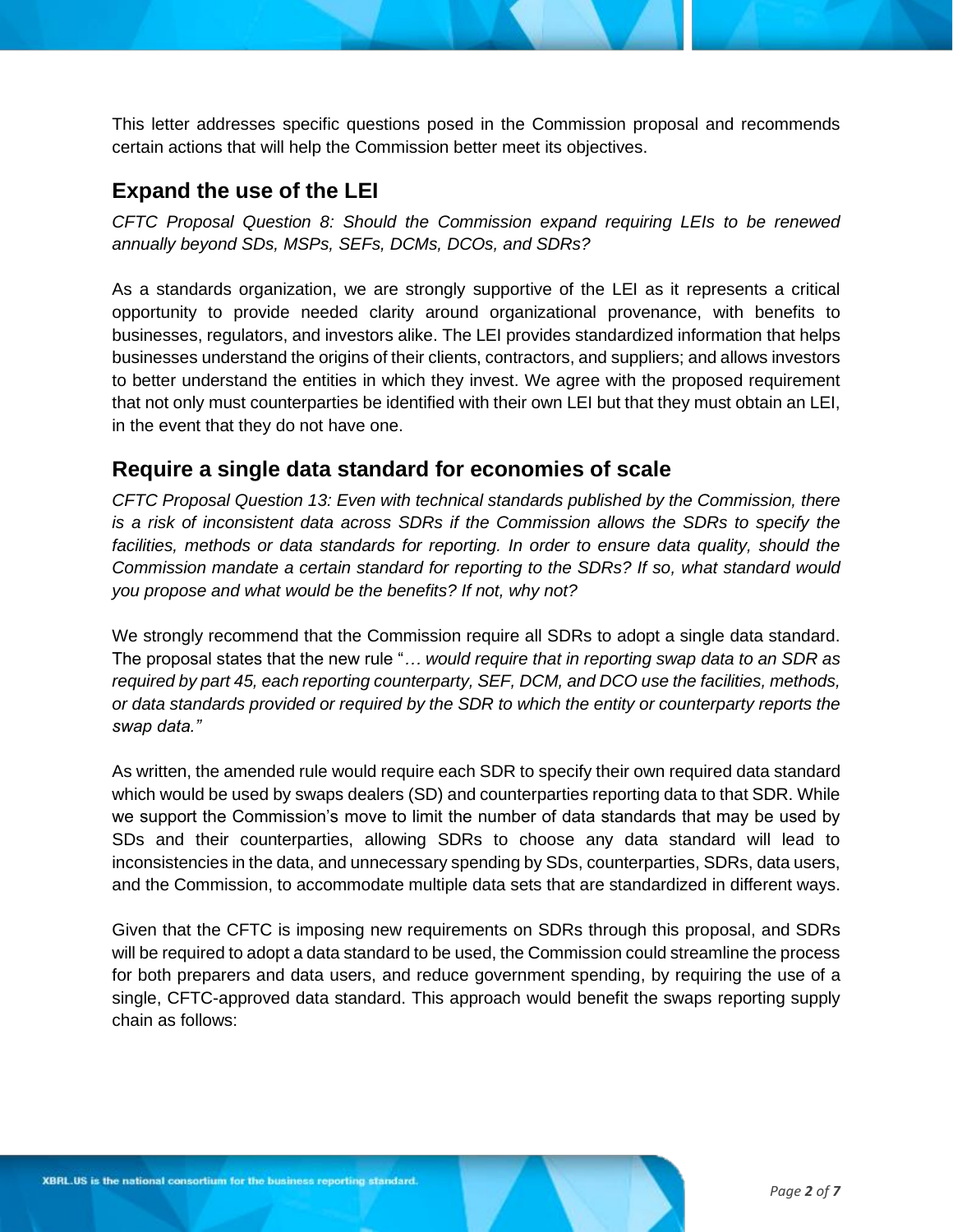#### *SDs and counterparties*

Reporting entities will need to adapt to a required data standard under either the current proposed scenario, or the scenario that we recommend. Under either scenario, various commercially provided reporting applications will be made available in the marketplace to support the new requirements. If the market opportunity for these commercial products is split four ways (because different standards will require different types of applications), the opportunity is small. A commercial product has few potential clients. But if all swaps dealers and counterparties are required to adapt to a single data standard, the market opportunity is large. Commercial products with a large pool of prospective clients are more likely to be price-competitive and feature-rich. There is simply greater incentive to compete for a larger target client base. The end result of adopting a single data standard is lower cost to SDs and counterparties because of greater competition.

#### *SDRs*

SDRs will need to establish a data collection mechanism to accept the standardized data from SDs and counterparties. If every SDR relies on the same standard, the cost of the data collection system will be lower than if each SDR must establish a different data collection system, again because of the economies of scale recognized when a single standard is used.

#### *Regulator*

The Commission will need to collect the data from multiple SDRs. If each SDR collects data using the same standard, the Commission can build a single data collection system. If each SDR uses a different standard, the Commission will need to build four data collection systems, and then establish a process to map the four data sets to each other to provide the aggregated data to the public, incurring greater cost and delaying the availability of the data. Alternatively, the Commission could make each dataset available as submitted, which would require the end user to adapt to four sets of data, all structured differently. That will require the use of four different types of extraction and analysis tools.

#### *Data consumers*

Investors and other market participants using the reported data will gain under a scenario where a single data standard is adopted by all, because the Commission will be able to provide the machine-readable data faster if relying on a single standard because there is no need to map data received before aggregating the content. It is also likely that the data will be more consistent and accurate when relying on a single data standard.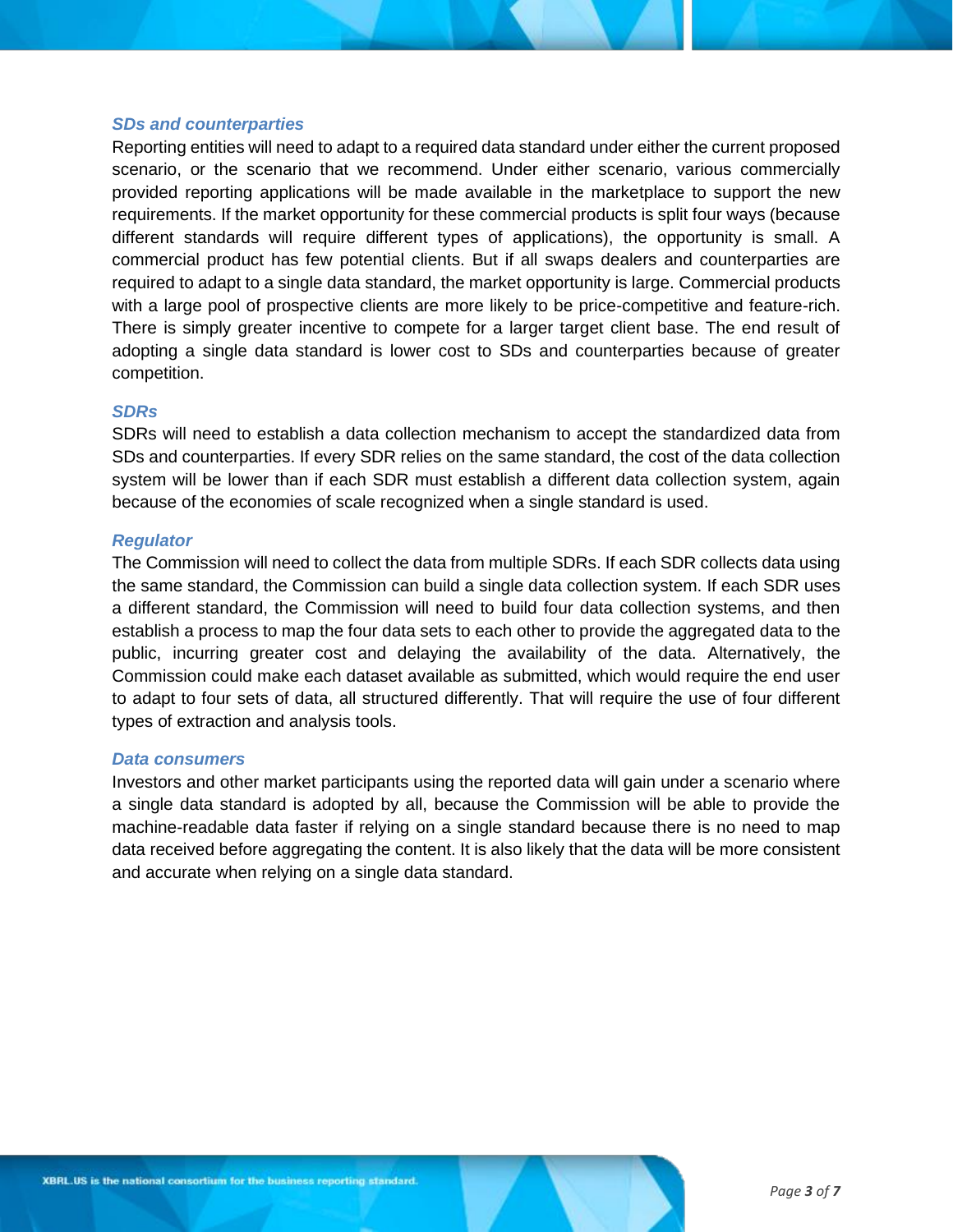The illustration below depicts the scenario as laid out in the current CFTC proposal.



Under the XBRL US recommendation, savings to SDs and counterparties (data preparers), the Commission (data collector), and data users, is illustrated below. Adopting a single data standard simplifies reporting for all involved, reducing the cost of preparing, collecting, extracting and analyzing data. It is a long-term solution that leverages the competitive marketplace to keep costs low, improve the quality and consistency of data reported, and increase the timeliness of data reported.

#### **Recommendation for Single Data Standard**



## **Propose the most appropriate data standard**

We recommend using XBRL as the most appropriate data standard for the reporting of swaps data for the following reasons.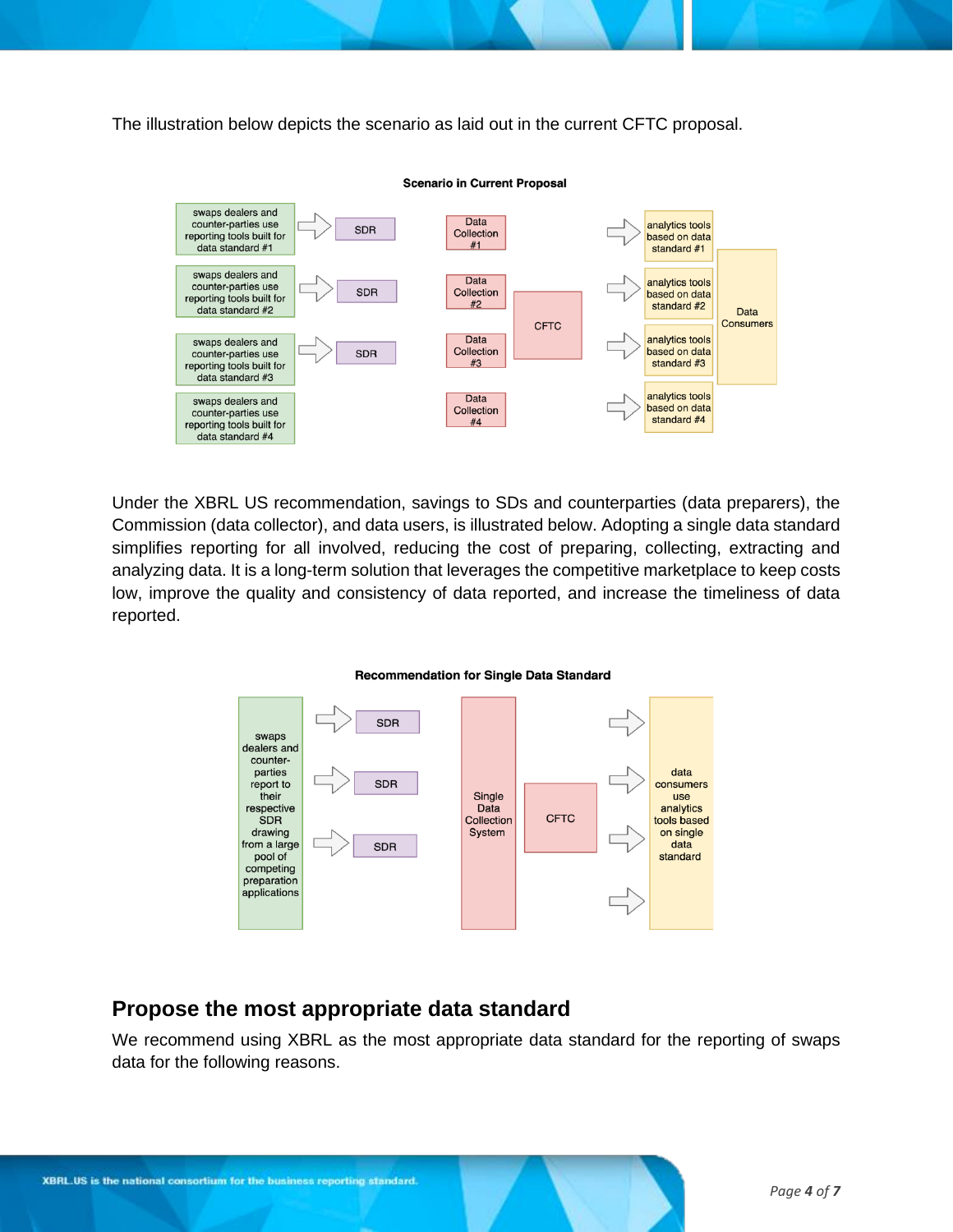#### *XBRL is open (free), and nonproprietary.*

XBRL is a global, open, nonproprietary (free) data standard that can handle the complexities of financial data, in addition to many other data types. Regulatory disclosure requirements should always leverage open, nonproprietary standards to ensure the lowest possible cost to reporting entities and data users, as well as to the regulator.

#### *XBRL can make financial data machine-readable.*

The data required to be reported by SDs and counterparties is financial, which requires the use of a data standard that can unambiguously, consistently represent financial information. A single value like the fact highlighted on the table below has numerous characteristics that must be reported along with it, in order for the receiver of that fact to have complete certainty of what is being reported. The value 234855630 has these characteristics:

- 1. Represents gross notional value outstanding
- 2. Represents cleared amounts
- 3. Is a monetary value
- 4. Is in millions of US dollars
- 5. Is reported for the period April 3, 2020

While we can understand that by reading the rows and columns of the table, a computer must have this "data about the data" embedded in the fact itself, in order to understand it unambiguously. The XBRL standard has the structure to handle financial data in this manner. The XBRL standard is designed to handle information about a reported fact including label, definition, period type (instant versus duration), data type (monetary, integer, boolean, decimals, percent, per share, text, tables), units (currency, volume, area, etc.), time period, decimals (thousands, millions), reporting entity, and potentially other dimensional characteristics that may need to be conveyed (such as data by region or business unit).

### Gross Notional Outstanding by Cleared Status (Millions of USD) - Open Interest **Equivalent (Single-Count)**

|                             | April 03    | April 10    | April 17    | April 24    | May 01      |
|-----------------------------|-------------|-------------|-------------|-------------|-------------|
| <b>Total Interest Rate*</b> | 282,407,450 | 281,959,543 | 280,798,071 | 277,951,313 | 279,119,614 |
| Cleared**                   | 234,855,630 | 234.288.987 | 233,503,348 | 230.621.068 | 231,498,783 |
| Uncleared                   | 47.551.820  | 47.670.556  | 47.294.723  | 47.330.245  | 47,620,831  |
| <b>Total Credit</b>         | 5,473,319   | 5,479,697   | 4,959,188   | 4,939,109   | 5,120,569   |
| Cleared                     | 2.949.819   | 2.945.488   | 2.734.221   | 2,678,628   | 2.821.787   |
| Uncleared                   | 2.523.501   | 2.534.209   | 2.224.967   | 2.260.481   | 2.298.781   |
| <b>Total FX</b>             | 52,271,352  | 50,837,704  | 49,866,024  | 49.285.030  | 50,262,029  |
| Cleared                     | 1,281,750   | 1,213,625   | 1,184,615   | 1,133,425   | 1,133,939   |
| Uncleared                   | 50,989,601  | 49.624.079  | 48.681.409  | 48.151.605  | 49.128.090  |
| <b>TO TAL</b>               | 340,152,121 | 338,276,944 | 335,623,283 | 332.175.452 | 334,502.211 |

#### **Gross Notional by Status**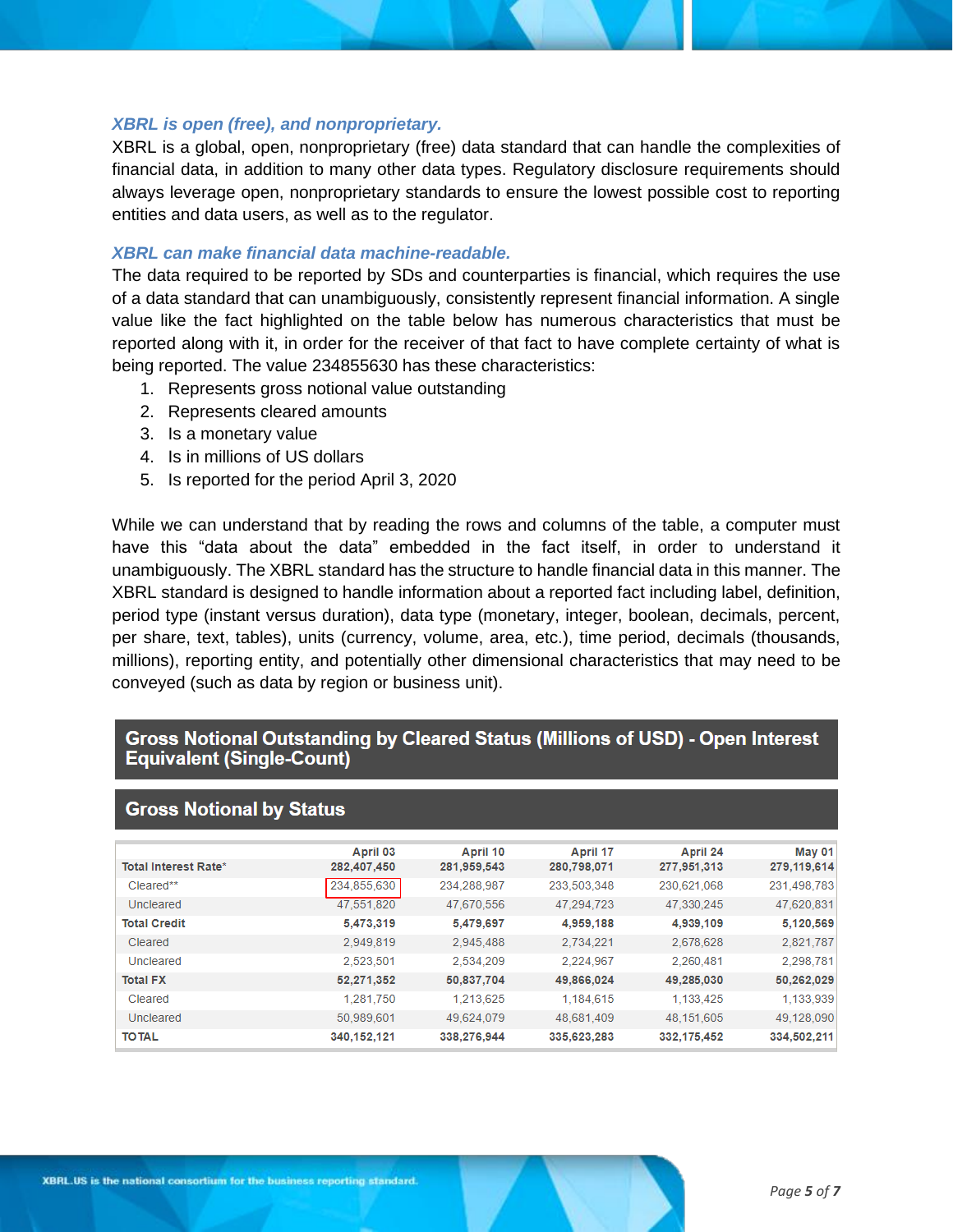#### *XBRL is widely used around the world.*

XBRL today is widely used around the world by millions of reporting entities, for different types of implementations and in different regions, for reporting by public and private entities, governments and banks. Types of global XBRL financial data standards programs include: 82 financial regulatory, 52 capital markets (public companies), 18 business registrars, 9 tax authorities, 5 government oversight, 2 Standard Business Reporting (all businesses and governments report in a common standardized format). XBRL is used by major banking regulators around the world. Given the global nature of the swaps market, a global standard should be adopted.

The XBRL standard is mature, has a successful track record, is growing in use, and is supported by an international standards body.

#### *XBRL can be easily modified to accommodate changes in reporting requirements.*

Every year, 6,000 U.S. public companies, and dozens of software providers (for tools that create, extract and analyze data) easily transition to a new release of the US GAAP Financial Reporting Taxonomy, which may need to be modified due to changes in accounting standards, SEC requirements, or industry need. Banks, reporting to the FDIC, easily adapt to revised taxonomies on an even more frequent basis. The ability of the XBRL standard to adapt to modifications means that the Commission can revise reporting requirements and generate a new version of an XBRL taxonomy with relative ease, and most importantly, without the need for system changes or internal IT involvement.

Software providers, data aggregators and data consumers can also adapt to changes in reporting requirements easily as well, with minimal to no disruption in process.

#### *XBRL adapts to changing technologies.*

The XBRL specification<sup>1</sup> is managed by a global standards organization (XBRL International<sup>2</sup>) which has active technical working groups that revise and adapt the standard to meet changing technology needs in the marketplace. Through their work, XBRL has been expanded over the years so that it can be used to create XBRL documents formatted in XML, XHTML (Inline XBRL), JSON, or even CSV. As technologies change, the XBRL standard is well positioned to continuously adapt.

### *Validation rules can be employed to identify and resolve errors.*

Checks can be built into the standards developed to catch potential issues during the data creation process. These validation rules can ensure that data reported has the appropriate sign (negative or positive), does not conflict with other concepts used, calculates properly when combined with other values, etc. Validation rules can be used to improve the quality and consistency of information reported, and eliminate delays from vetting and correcting data.

 $^1$  XBRL International specifications: https://specifications.xbrl.org/specifications.html

<sup>&</sup>lt;sup>2</sup> XBRL International[: https://xbrl.org](https://xbrl.org/)